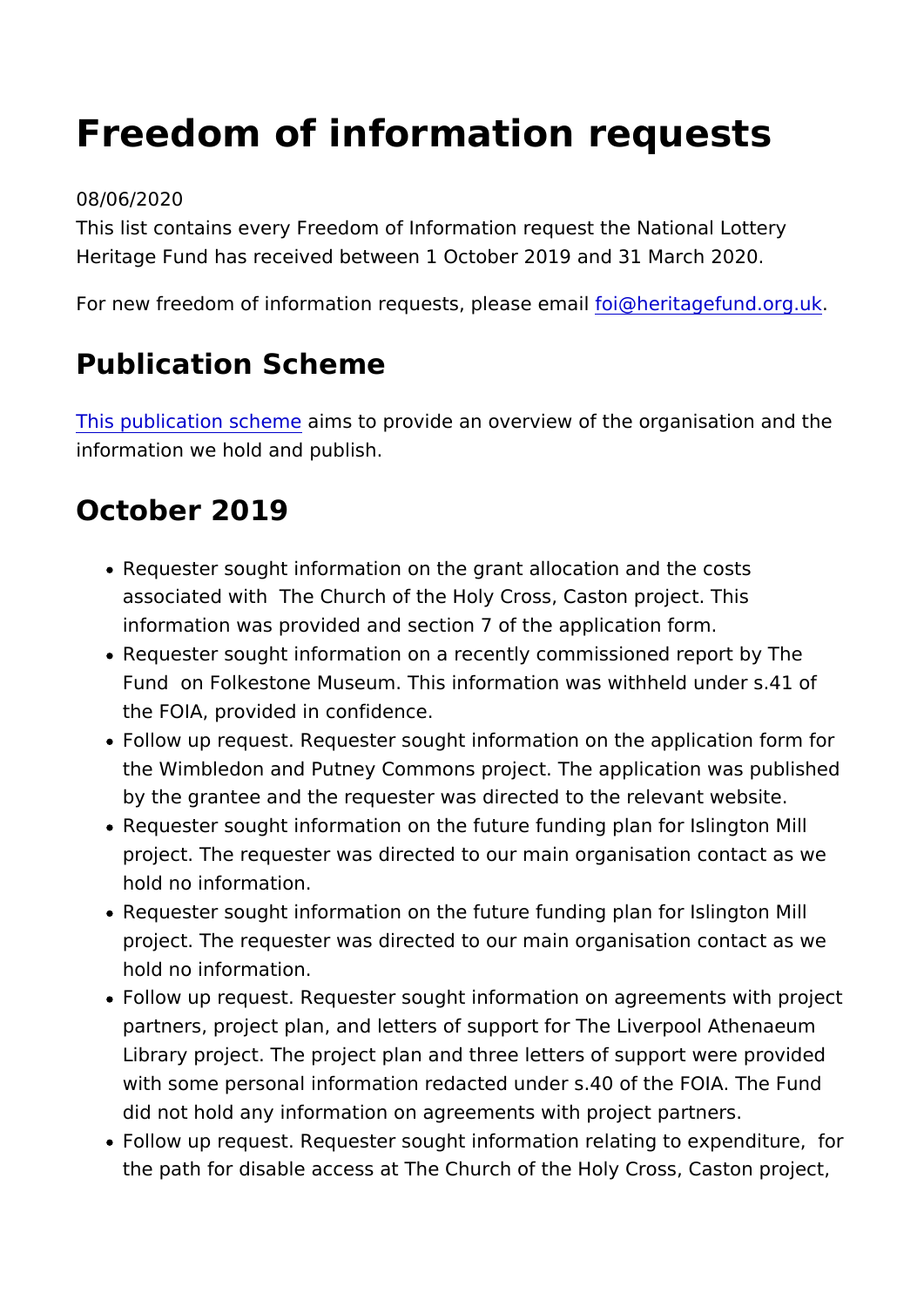and whether grantees have to provide actual expenditure figures . This information was provided.

- Requester sought information on our companies intranet. This information was provided.
- Follow up request. Requester sought information on the name of the person who submitted the application for the St. James, Hebden Bridge project. This information was withheld under s.40 of the FOIA, personal information.
- Requester sought information on our companies intranet. This information was provided.
- Requester sought information on data showing grants for WW1 Then and Now, and number of applicants per region. This information was provided.

### **November 2019**

- Requester sought information on the funding and grant details of the Upland Skies project. Sections 2-4 of the application form was provided with some personal information redacted under s.40 of the FOIA.
- Requester sought information on our IT Service Management. This information was provided.
- Follow up request. Requester sought information on the application guidance for WWI Then and Now projects. The application guidance and approximate process time was provided.
- Requester sought information on the amount of money awarded to places of worship from 2018-2019. This information was withheld under s.22 of the FOIA, intended for future publication.
- Follow up request. Requester sought information on the cost breakdown for the Holy Cross, Catson project. This information was provided.
- Requester sought information on the application form for the Lake Vyrnwy Experience project. Sections 2-4 of the application form was provided.
- Requester sought the application form and reason that the grant was rejected for the Rona Sailing Project Archive. Sections 1-2 of the application form and reasons for rejection was provided, with personal information redacted under s.40 of the FOIA,
- Requester sought application form and the reason that the grant was awarded for the Rita Keegan Archive project. Sections 2-3 of the application form reasons for the award was provided, with personal information redacted under s.40 of the FOIA. Requester sought information on the application form and case paper for the Natural History Museum Urban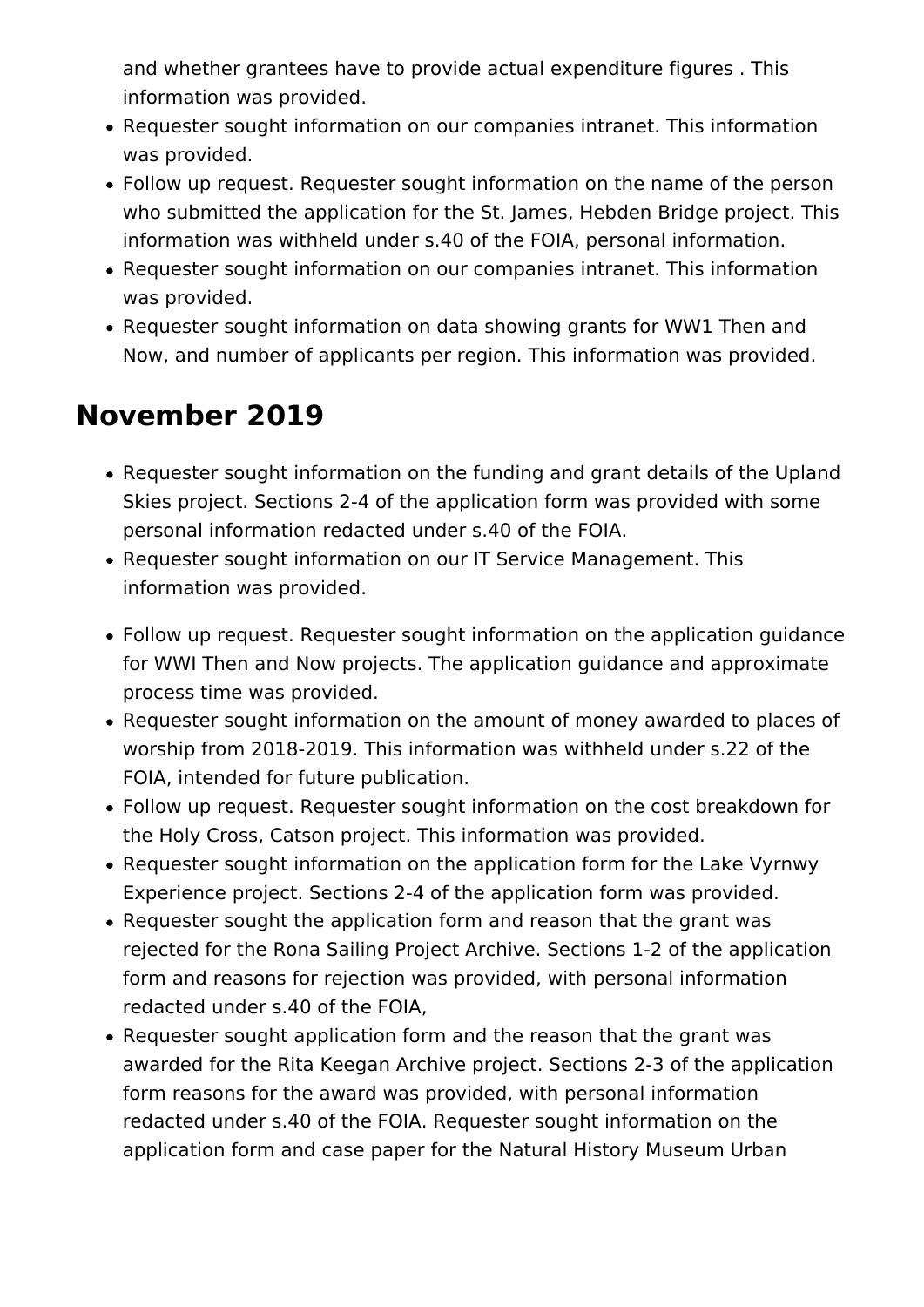Nature project. This information was provided with information redacted under s.40, 43(2) and 22 of the FOIA, personal information, commercial interest and intended for future publication respectively.

- Requester sought information on the application form for the Repair and regeneration of St Michael's Church project and the Daily Bread project. Sections 2-4 of the application form was provided with some personal information redacted under s.40 of the FOIA. The Daily Bread project had not submitted an application therefore it was a nil return on this part of the request.
- Requester sought information on the date that the Torre Abbey Museum project was notified of their grant rejection. This information was provided.
- Requester sought information on use of personal devices at work. This information was provided.
- Requester sought information on a letter of intent for the Hick's Farm project. This was a nil return.
- Requester sought information on our communications and telephony networks. This information was provided.

#### **December 2019**

- Follow up request. Requester sought information on how much the Lake Vyrnwy Experience project was awarded. This information was provided.
- Follow up request. Requester sought information on the cost breakdown for the Church of the Holy Cross, Caton project. This information was provided.
- Follow up request. Requester sought information on the full application form and decision meeting minutes for the Rita Keegan Archive project. The application form and case paper were provided, with some personal information redacted under s.40 of the FOIA.
- Follow up request. Requester sought information on the full application form and decision meeting minutes for the Rona Sailing Project Archive. The application form and case paper were provided, with some personal information redacted under s.40 and information of commercial interest under s.43(2) of the FOIA
- Requester sought information on the terms of grant for the Inspiring People: Transforming Our National Portrait Gallery project. The contract was provided, with some personal information redacted under s.40 of the FOIA. The approved purposes were withheld under s.43(2) of the FOIA, commercial interests.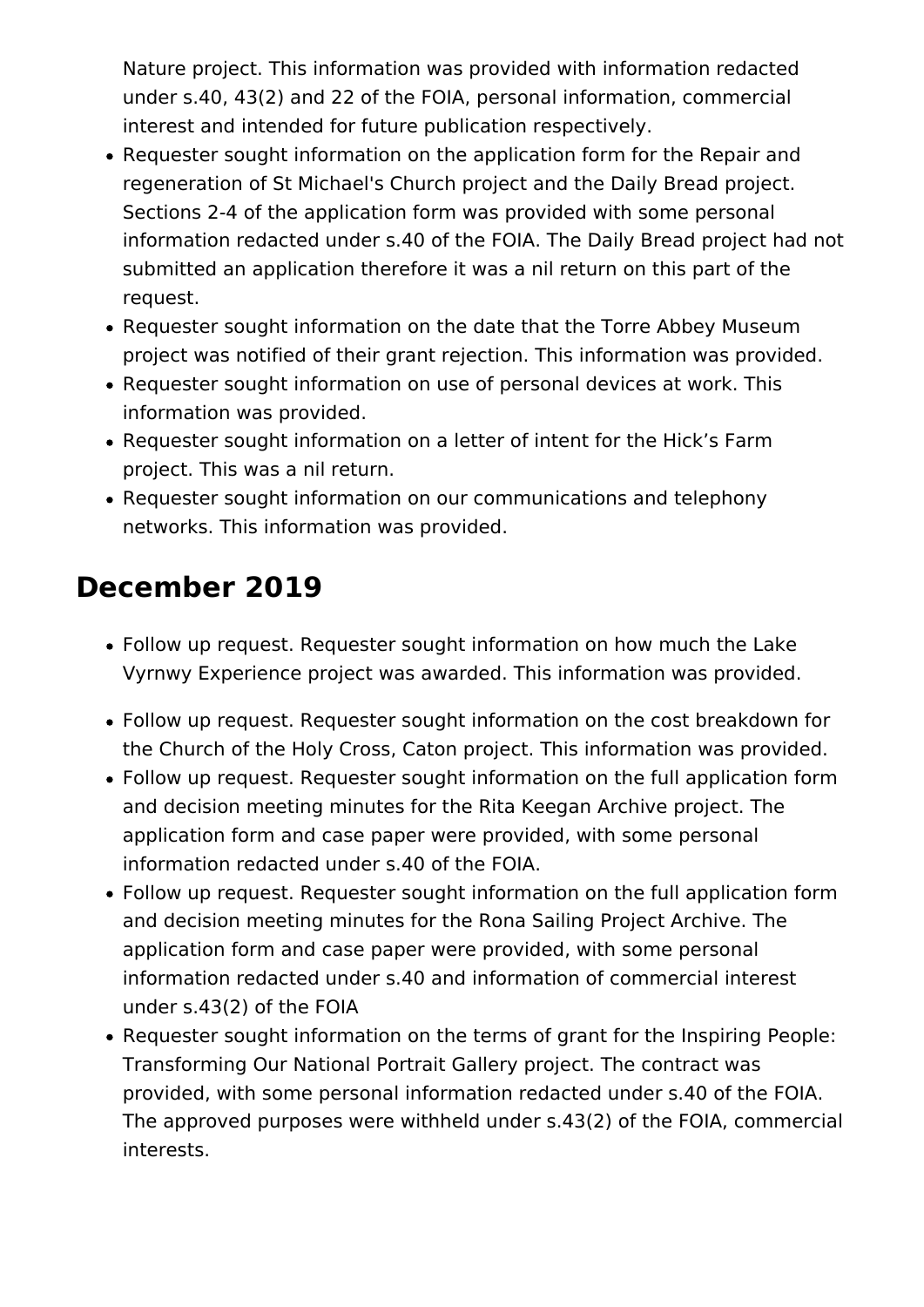- Requester sought information on the amount of military heritage focused projects that received funding in the last 15 years. This information was provided.
- Requester sought information on The Fund's telecoms and networks. This information was provided.

### **January 2020**

- Requester sought information on the amount of spam emails that have been blocked in the last 2 years. This was a nil return.
- Requester sought information on the Information Governance of The Fund. This information was provided.
- Requester sought information on the evaluation report for the Roberts Park project. The requester was directed to Bradford City Council.
- Requester sought information on the application and business plan for the Revealing the Charterhouse project. The application form and business plan were provided with some personal information redacted under s.40 of the FOIA.
- Follow up request. Requester sought information on The Fund's telecoms and networks systems. This information was provided.
- Follow up request. Requester sought information on the Repair and regeneration of St Michael's Church, Brampton Abbotts project. This information was provided.
- Requester sought information on all delivery phase meeting notes, including progress reports submitted by Lewisham Council, the Fund's monitor progress forms and minutes of meetings for Beckenham Place Park from December 2016. This information was provided with some personal information redacted under s.40 of the FOIA and r.12(3) of the EIR. Commercially sensitive information was also redacted under s.43(2) of the FOIA.
- Requester sought information on how we make checks on funding expenditure specifically for the Windrush Cymru project. The requester was directed to the information in our receiving a grant guidance.
- Requester sought information on the amount of money awarded to Cathedrals since 2008. This information was provided.
- Requester sought information on the grant conditions for the Mary Rose Trust project. This information was provided with some personal information redacted under s.40 of the FOIA.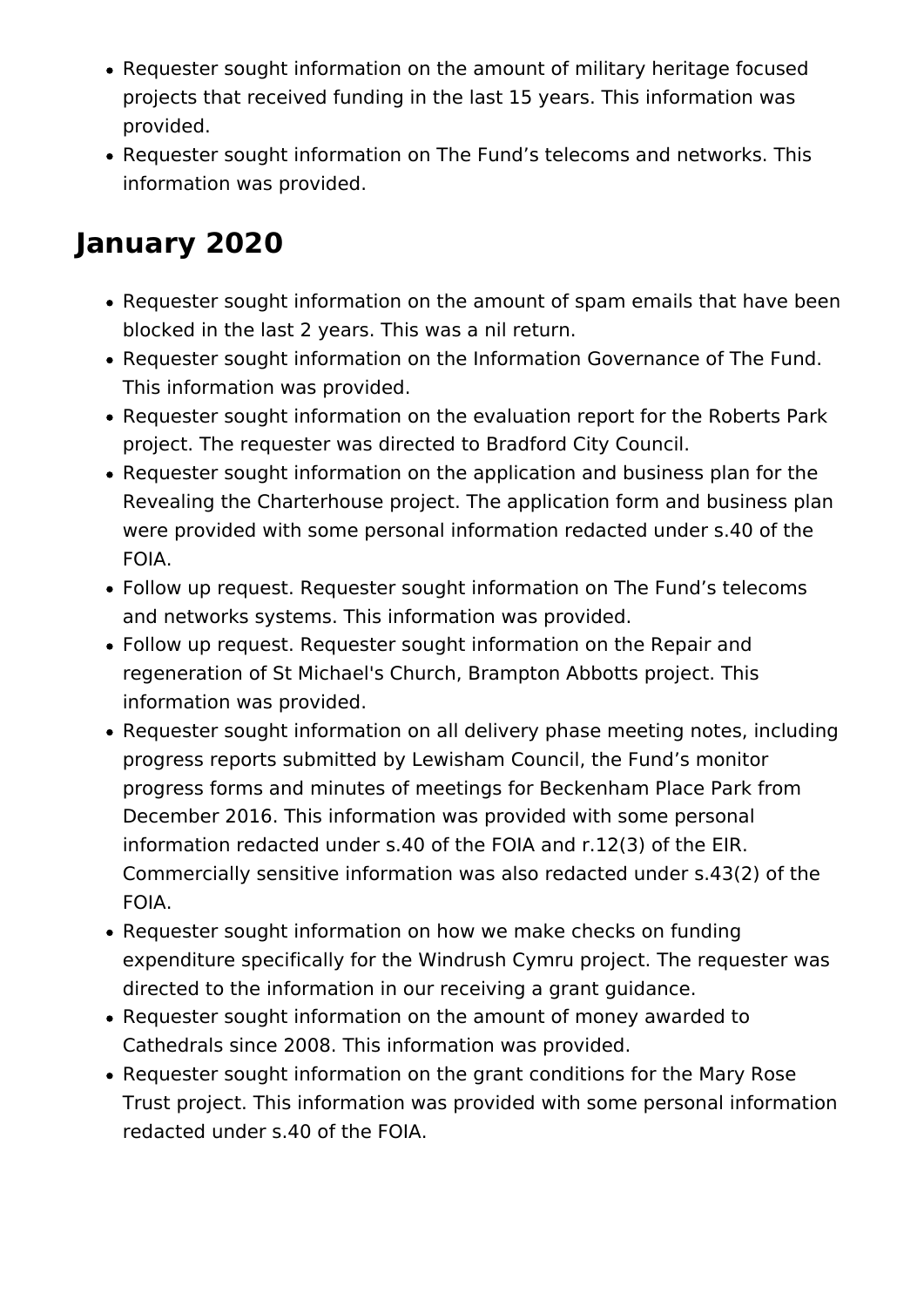- Requester sought information on the application and internal correspondences to discuss the Manchester Museum South Asia Gallery project before its award. The application form, committee and board meeting minutes, and the case paper was provided with some personal information redacted under s.40 of the FOIA.
- Requester sought information on applications for funding from Farley Hospital. This information was provided.
- Follow up request. Requester sought information on the Windrush Cymru project. Information on the two projects was provided and the requester was directed to the monitoring processes for each project.
- Requester sought information for the grant commitments for the last 3 years. The requester was directed towards our open data.
- Follow up request. Requester sought information on The Fund's telecoms and networks systems. This information was provided.
- Requester sought information on the Leamington Spa, Jephson & Mill Gardens project. This information was provided along with the standard terms of grant for the Parks for People programme.
- Requester sought information on The Leaves of Southwell: Where medieval stone meets living nature project. Sections 2-4 of the application form was provided with some personal information redacted under s.40 of the FOIA.
- Requester sought information on funded projects in Northern Ireland, This information was provided along with a link to our open data.
- Requester sought information on The Fund's Digital Heritage services. This information was provided.
- Follow up request. Requester sought information on correspondences with Farley Hospital since the 17 October 2017. The Fund could neither confirm nor deny whether we have had contact with Farley Hospital under s.40(5B) of the FOIA, personal information.
- Follow up request. Requester sought information on the grant conditions for the Mary Rose Museum grant. The project proposals from the grant increase request was provided.
- Requester sought information on the National Football Museum project. This information was provided.

## **February 2020**

Requester sought information on the activity plan for the Southwell Leaves project. This information was provided, along with the contact details of the organisation for future correspondence, with some personal information was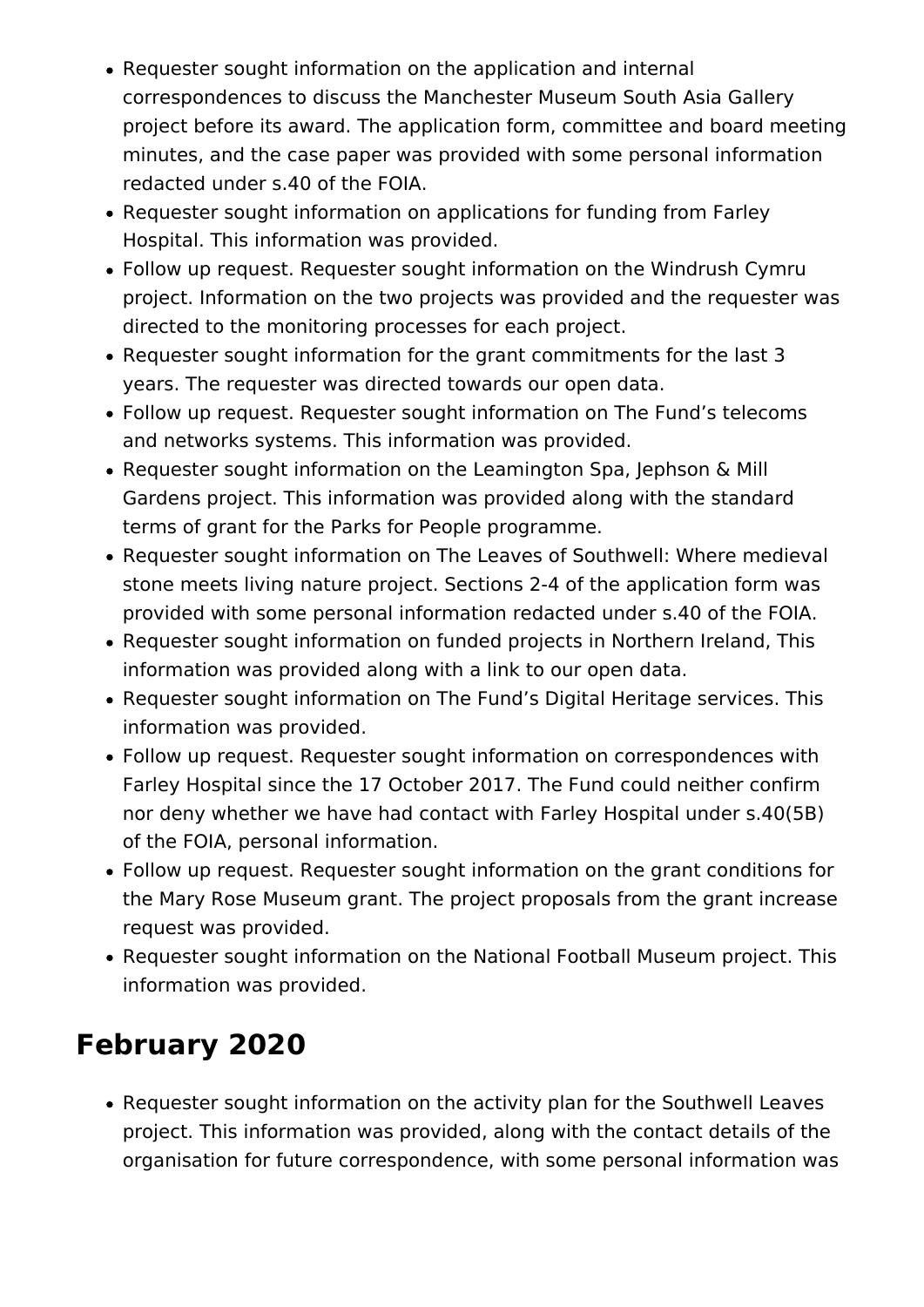redacted under s.40 of the FOIA.

- Requester sought information on the project outcomes of four projects. This information was not provided under s.21 of the FOIA, information accessible elsewhere. However, links to each organisations website was provided.
- Requester sought information on correspondences, amount paid to the project and what they were for, and copies of the plans and reports for the Temple Newsam House, Park and Garden project. Sections 2-3 of the application form, communications between The Fund and Leeds City Council, the project plan, and the permission to start form were all provided with some personal information redacted under s.40 of the FOIA.
- Follow up request. Requester sought information on The Football Museum project application form. The application form was provided with some personal information redacted under s.40 of the FOIA.
- Requester sought information on an expression of interest from the National Museum of the Royal Navy, Portsmouth. This information was provided.
- Requester sought information on The National Heritage Memorial Fund's catering contracts. This information was provided.
- Requester sought information on The Fund's catering contracts. This information was provided.
- Requester asked The Fund to confirm we held a report relating to lake safety relating to the Beckenham Place Park project, and if so to supply that report. The request was refused under regulation 12(4)(b) of the EIR, manifestly unreasonable.
- Requester sought information on the application form for the From Miner to Major project. Sections 2-4 of the application form was provided.
- Requester sought information on The Fund's Oracle or SAP ERP Solutions. The Fund does not use either of these solutions therefore it was a nil return on their request.
- Requester sought information on The Fund's Information Technology. This information was provided.
- Requester sought information on The National Heritage Memorial Fund's Information Technology. This information was provided.
- Follow up request. Requester sought information on the Expression of Interest in regards to Hick's Farm in Throop. This information was withheld under section 43(2) of the FOIA, commercial interests.
- Requester sought information on the National Museum of the Royal Navy, Portsmouth, project. The Expression of Interest and Application forms were provided with personal information redacted under s. 40 of the FOIA and some redactions made under s. 43(2) of the FOIA, Commercial Interests.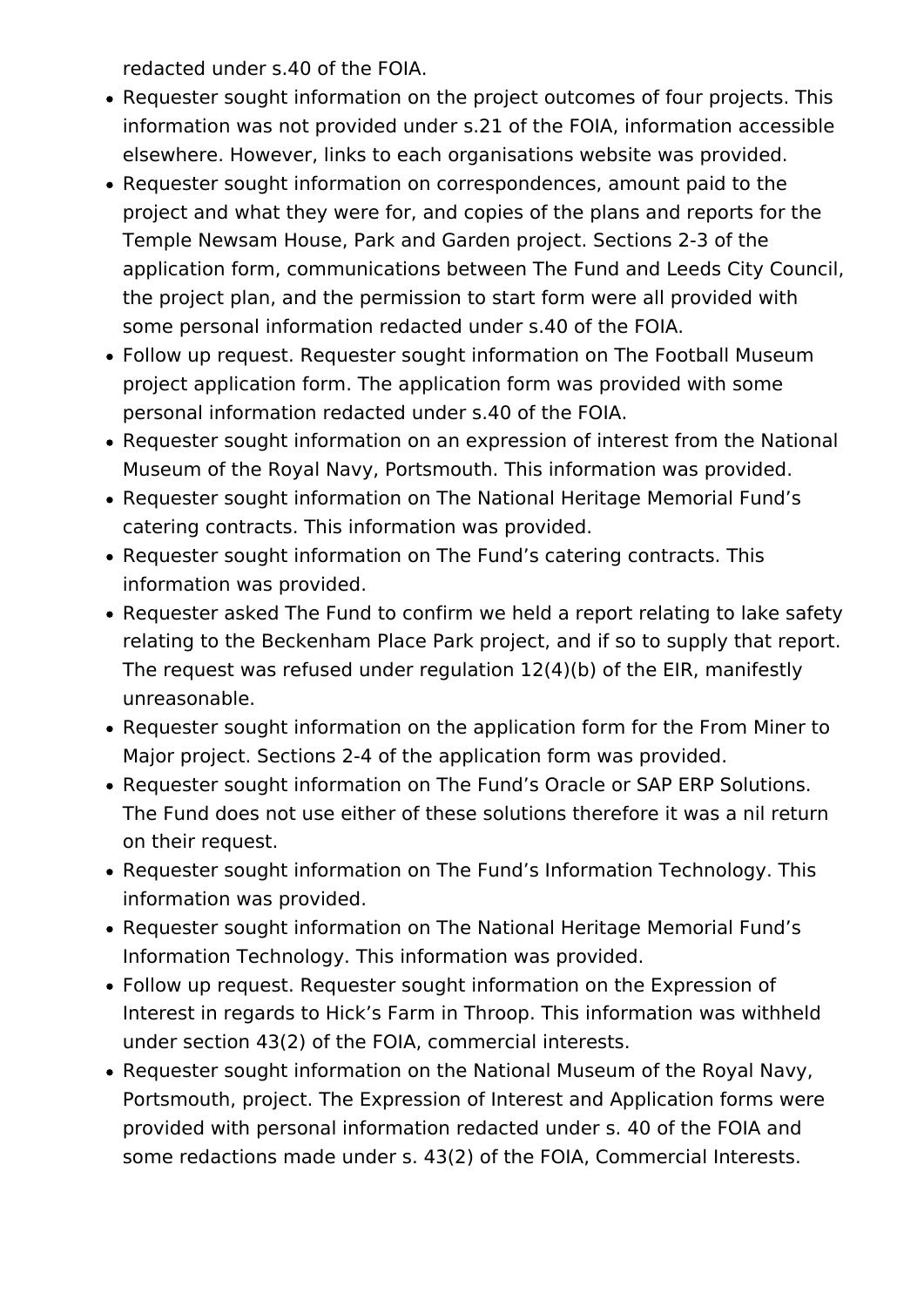## **March 2020**

- Requester sought information on sought information on the evaluation report for the Haverfordwest THI 1 project. This information was provided with personal information redact under s. 40 of the FOIA.
- Follow up request. Requester sought information on funding on capercaillie conservation. This information was provided.
- Requester sought information on documents received and generated for the Harwich Society's project application and information in connection with the requesters initial complaint to The Fund. The application form, case paper for the project, and emails connected with the complaint were released with personal information redacted under s. 40 of the FOIA.
- Requester sought information on The Fund's energy usage. This information was withheld under s. 21 of the FOIA, information accessible elsewhere, and the requester was directed to our website.
- Requester sought information on The Fund's telephone system maintenance contract. This information was provided.
- Requester sought information on the grant conditions for the 'Celebration of Timber Buildings - Old Llanidloes Market Hall' project. This information had been destroyed as per our retention schedule.
- Requester sought information on The Collection, Lincoln project. The award amount and the date of award was provided and the requester was also directed towards our standard terms of grant.
- Requester sought information on the committee reasoning for not funding the Leyton Sports Ground project. The committee meeting minutes were provided.
- Follow up request. Requester sought information on the submitted forms for the rejected grant, submitted forms for the submitted forms for the awarded grant, and correspondences for the grant, all in relation to the Colyton Parish History Society project. This information was provided with personal information redacted under s. 40 of the FOIA.
- Requester sought information on two separate project contracts, both relating to Gayle Mill, North Yorkshire. This information was provided with personal information redacted under s. 40 of the FOIA.
- Requester sought information on The Fund's Microsoft Office 365 Backup Policy. This information was provided.
- Requester sought information on correspondence of the Beverley Minster project, and their application, and a SAR request. This information was provided with personal information redacted under s. 40 of the FOIA and